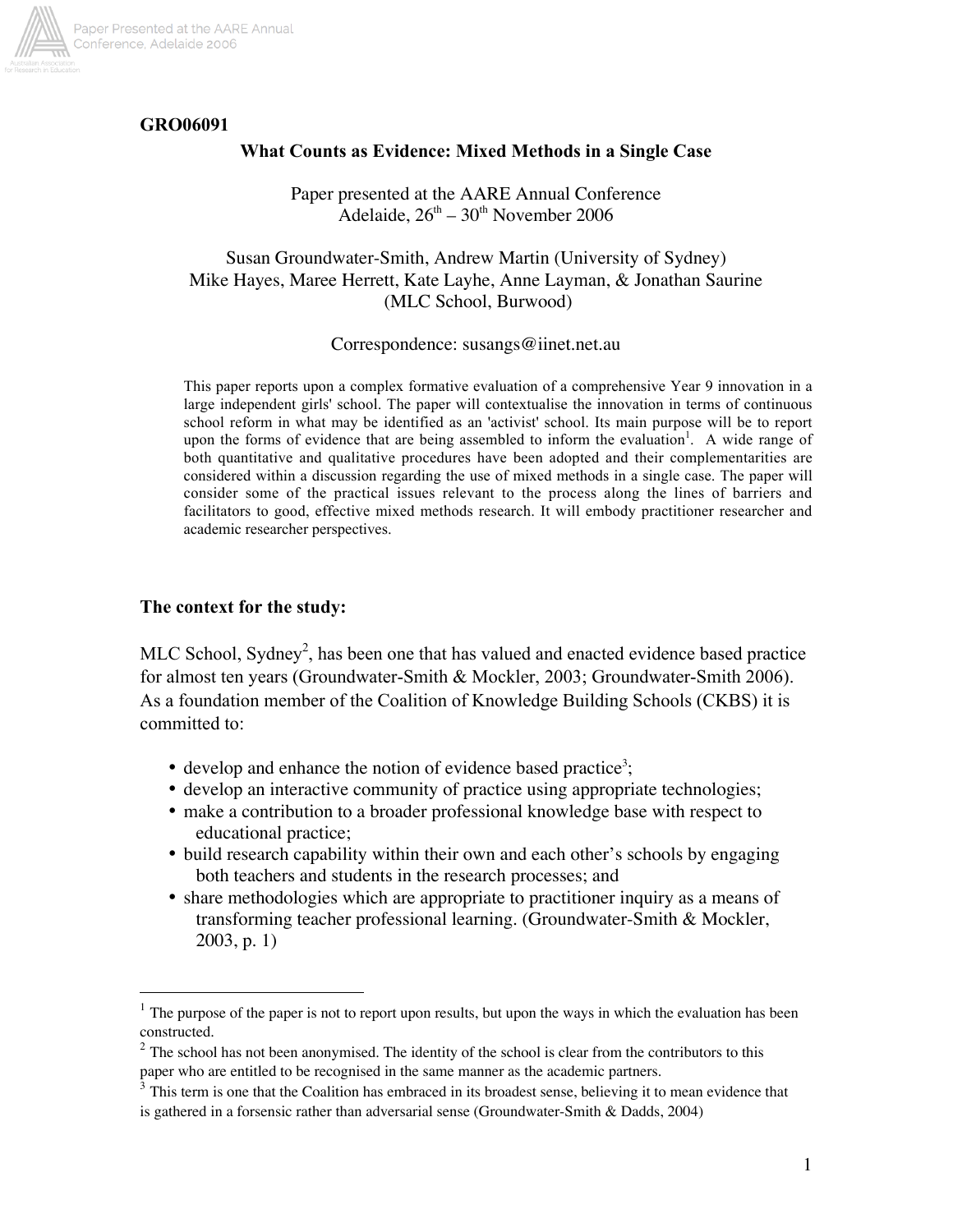

The Coalition is comprised of thirteen schools representing all sectors: Government, Catholic Systemic and Independent and includes a rural and remote school, several regional schools, with the remainder located in Metropolitan Sydney.

MLC School continues to advance the notion of an activist school – that is one which not only responds to a contemporary milieu, remarkable for the nature and rate of social, economic and technological change, but also one that builds its own future. Along with ongoing developments and reforms in the Junior School and Middle School it is concerned with forging a focus on new ways of learning in that important entry year to the Senior School, Year 9.

The School is intent upon capitalising on the range of learning outcomes as a result of the "City Experience", engaged with towards the end of Year 8 in which students are located in the Central Business District of Sydney for a program spanning several weeks. There is also a well-established learning program where students live in residence in the Broken Hill area in Year 9. This critical school year, then, is seen as one where students can develop the kind of emotional, social and cognitive resilience that will enable them to be confident and courageous learners. It is perceived as one where some risks can be taken in that there are currently no high stakes assessments required by either State or Commonwealth authorities. Furthermore, the school itself is seeking to establish a culture where students build personal autonomy and academic responsibility.

In her address to the staff of the school regarding the  $2008 - 2013$  Master Plan<sup>4</sup>, the Principal spoke of the development of the "learning village", building upon a sense of community and coherence. She drew upon Headley Beare's construct of the Emerging School with its rich variety of alliances and interactions (Beare, 2001). As well, she focused upon the fundamentals of the Reggio Emilia program in early childhood education, paying particular attention to the notion of the environment as the "third teacher" (Harrison, 2000). She suggested that the new learning project for Year 9 would act as a "test bed" for the school in initiating and documenting new practices that could inform both physical developments for the school as well as raise fresh challenges for teacher professional learning.

In essence the *Year 9 Laboratory*, as it has become known, is guided by the statement **"We shape our environment and our environment shapes us".** The environment, in this sense, is physical, virtual and socio-emotional. As well as the Broken Hill experience the learning environment embodies flexible learning spaces, extended blocks of learning time (100 minutes), opportunities to engage in on-line learning and exploring and analysing one's own learning preferences and beliefs through a year-long independent investigation.

In imagining, designing and implementing the *Year 9 Laboratory* the school has embarked on a significant reform. It has therefore seen that there has been a corporate and professional responsibility to engage in a systematic and ongoing evaluation of its

 $^{4}$  11<sup>th</sup> May, 2005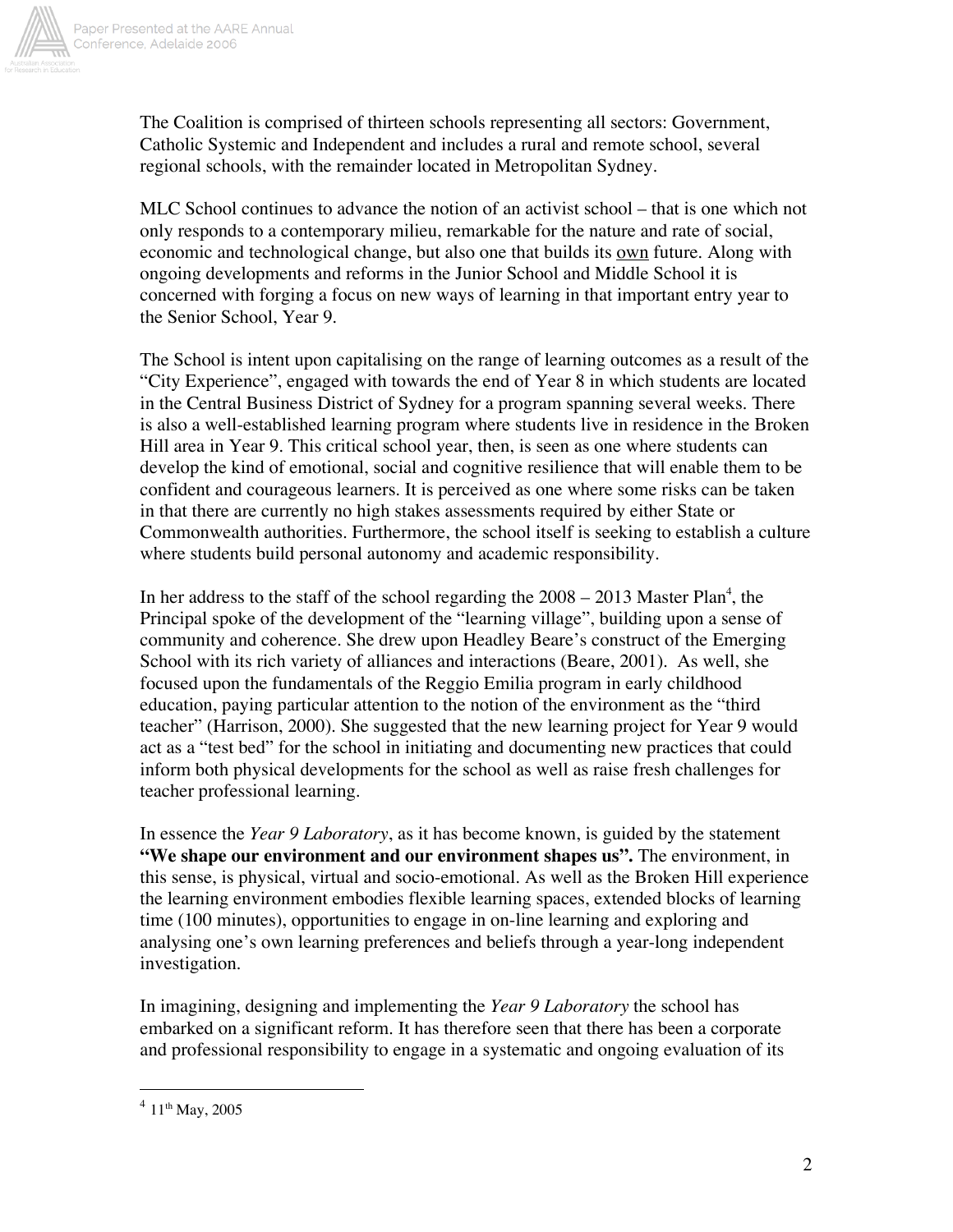

development. This paper will focus its attention on that evaluation using a variety of methods and a range of research expertise. The evaluation's primary purpose has been to provide ongoing evidence that will permit the school to continuously shape and re-shape the processes that it is employing. Normally, one might consider this to be a formative evaluation; we would prefer to see it as an *informative* evaluation in that there is continuous feedback from the various phases of the study, thus the phenomena being examined are themselves in a state of continuous flux and change.

# **Using mixed methods in an 'informing' evaluation:**

Before setting out the details of the inquiry and its various participants we believe that a case should be made for the employment of mixed methods in the gathering and interpretation of evidence. As Marsh, Martin & Hau (2005) point out in their discussion of construct validity in psychological research "multiple outcome measures allow for tests of unintended consequences" (p. 442). While, this informing evaluation is not seeking exclusively for psychological outcomes the value of examining data arising from different research methodologies is clear; we were interested in this study in the complementarity (or otherwise) of the various strategies that were employed in the interest of advising key stakeholders of the costs and benefits of the enterprise. We have been particularly mindful of employing both quantitative and qualitative methods. The former can give us insight into the extent of the existence of a particular outcome; the latter enables us to explore why this may be so. Thus it is possible through the use of mixed methods to do what Mehanna (2006) suggests is the "pulling of two poles, inductive and deductive approaches, in an unorthodox marriage" (p.1).

Creswell (2003) has argued for the employment of mixed methods as a process where the researcher collects, analyses and integrates both qualitative and quantitative data in a single study in ways that may be concurrent, sequential, conversion or parallel. Merten (2003) has proposed that mixed methods have a significant potential for informing emancipatory and transformative practices. For our purposes we saw that the various components of the study were both concurrent and interactive. In effect we established what Katerndahl & Crabtree (2006) have termed a "methodological think-tank" (p. 443):

An approach that uses team-building concepts to develop quickly a shared common space for identifying innovative ways of integrating quantitative and qualitative methods to study important but challenging research questions. (p. 444).

The team comprised both insider and external researchers. The external team comprised of academic practitioners: an educational psychologist who would explore the psychological impacts using motivation and engagement measures; a practitioner researcher who would examine student and teacher perceptions of ongoing developments using focus group inquiry, observation and shadowing and would act as the research coordinator; a technology media researcher who would investigate student and staff employment of information and communication technologies; and a mathematics educator who would advise upon innovative practices in mathematics education. The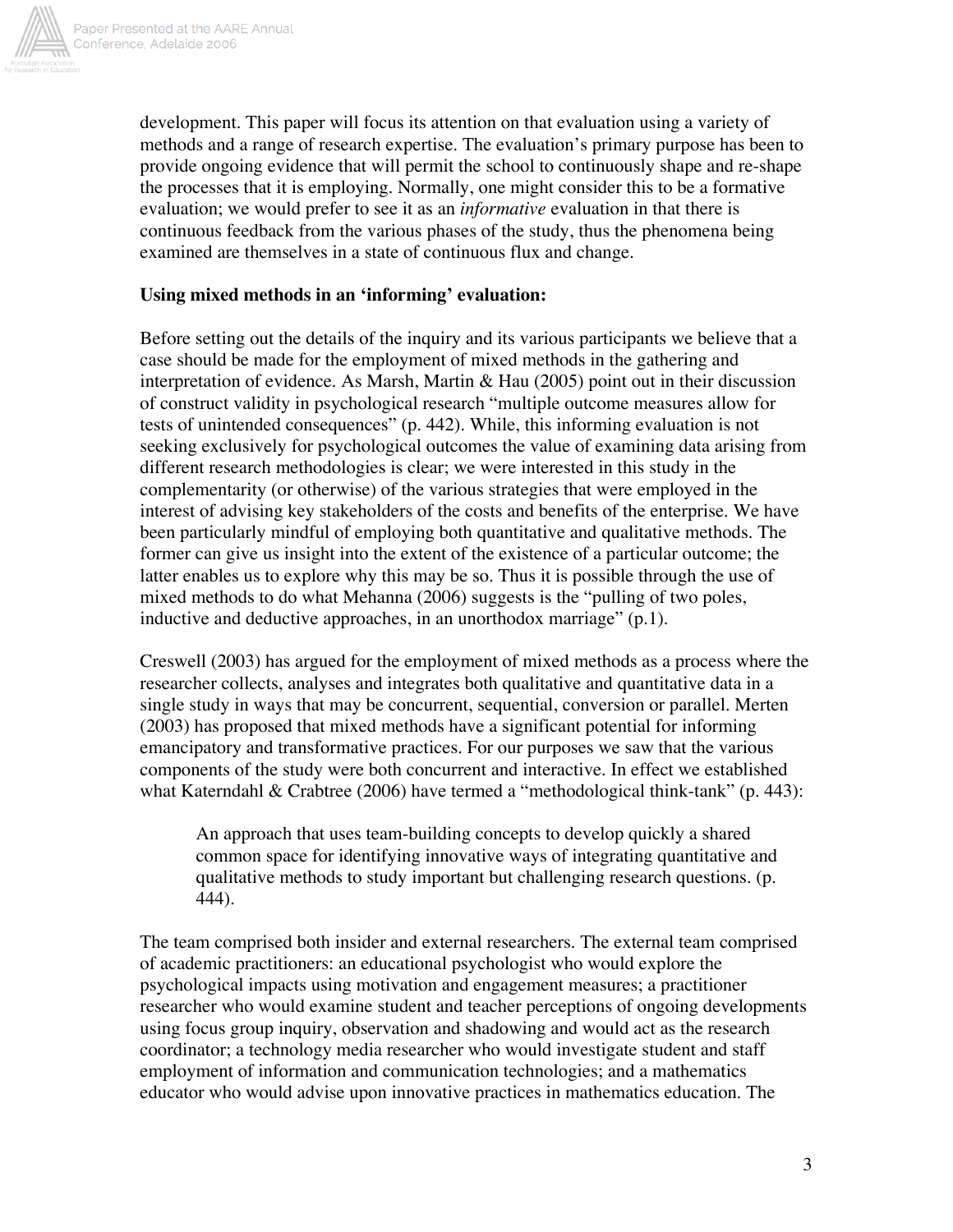

internal research group comprised: Head of Senior School; Director of Studies; Director of Studies Senior Curriculum; Coordinator of the Year 9 program and a Year 9 Mentor and Science Teacher. The in-house team monitored the ongoing findings of the external group and engaged in their own inquiry "Making Learning Visible" that will be spelled out later in this paper. Supporting the team was a student advisory group and a parent reference group. The motivation was to explore the implementation of the impact of the *Year 9 Laboratory* upon students and their teachers at MLC School, Sydney.

The interaction between the teams, their various perspectives and expertise, and the methods that they employed enabled the emergence of a rich and innovative research design, the detail of which is spelled out below.

## **Investigating the impact of the** *Year 9 Laboratory* **on students and their teachers:**

In this section of our paper we shall look at the various questions being addressed and the methods used in the relevant investigations.

#### *Student motivation and engagement:*

What is the level of motivation and engagement amongst the students under focus? How do they compare with national norms? How do different year levels perform on key dimensions of motivation and engagement? What change occurs over the course of a school year? What change occurs for students participating in the Year 9 Laboratory relative to those who do not? What aspects of the Year 9 Laboratory are relatively more effective in bringing about meaningful change at the student and school level? Should 'intervention' be targeted at students' academic life generally or at school subjects more specifically? These (and more) questions are effectively addressed through: (a) good instrumentation, (b) robust methodology, and (c) targeted analyses.

In terms of *good instrumentation*, Martin (2001, 2003, in press) has developed a multidimensional model of motivation and engagement, the Motivation and Engagement Wheel, that reflects the thoughts and behaviours underpinning academic motivation and engagement at school. The model separates motivation into factors that reflect enhanced motivation, those that reflect impeded motivation, and those that reflect reduced motivation. In the model, these are referred to as adaptive cognitions and behaviours, impeding/maladaptive cognitions, and maladaptive behaviours. The accompanying Motivation and Engagement Scale (MES; Martin, 2001, 2003, 2006, in press) formally 'measures' these dimensions. Specifically, it assesses adaptive cognitions through measures of self-efficacy, mastery orientation, and valuing. It assesses adaptive behaviours through persistence, task management, and planning. Impeding/maladaptive cognitions are assessed through anxiety, failure avoidance (or fear of failure), and uncertain control. Maladaptive behaviours are assessed through self-handicapping and disengagement. Norms for the MES now comprise over 20,000 Australian students and so is a very solid measure to assess motivation and engagement. Data based on Australian school students has demonstrated the MES to possess a strong factor structure, to comprise reliable subscales, and to significantly predict a variety of educational outcomes (Martin, 2001, 2003, in press, Martin & Marsh, 2005).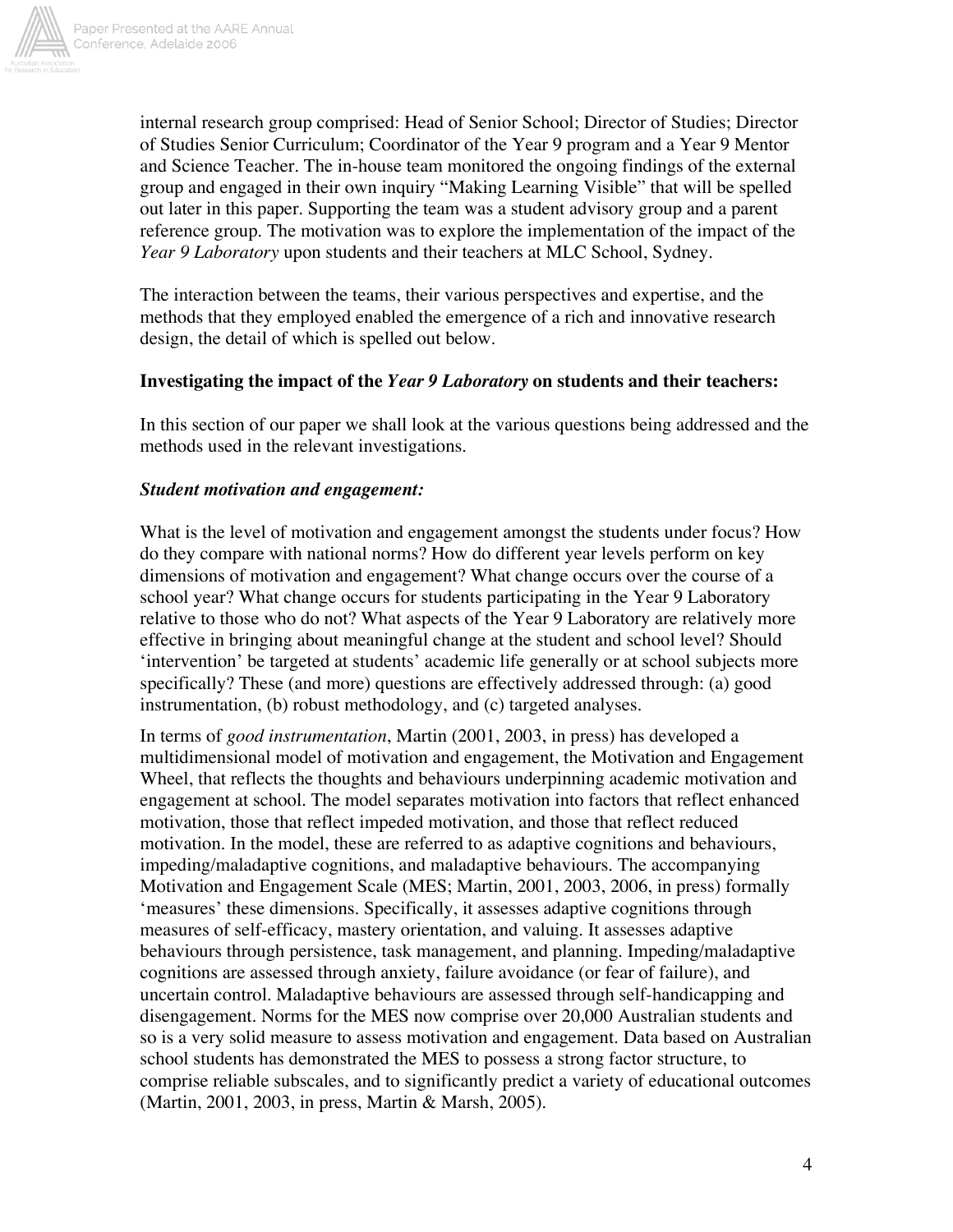

The strength of a model along these lines is that it can be easily communicated by educators to students and following from this, is readily understandable by students. The educator and student can easily separate the 'helpful' (adaptive dimensions) motivation and engagement from the 'unhelpful' (impeding and maladaptive dimensions). Thus, this model is an easy way for students to understand their motivation and an easy way for educators to explain it to them. When students understand motivation and engagement and the dimensions that comprise them, intervention is more meaningful to them, and as a consequence, is likely to be more successful.

In terms of *robust methodology*, the motivation and engagement measures were administered at key points in the school year in order to collect pre- and post-test data to directly assess the impact of the Year 9 Laboratory. Also, students in other year groups were assessed to yield a better understanding of change as a result of the Year 9 Laboratory relative to students in other years who did not participate in the program. The fact that multidimensional motivation and engagement was assessed allowed the team to understand in greater detail what particulars aspects of motivation were subject to change across the course of the year and what were not. A better understanding of the specific dimensions subject to change (and those that were not) allows for more useful interpretations as to why change was effected and as a result what aspects of the Year 9 Laboratory need to be sustained. The *robust methodology* also required measurement in different domains. In the context of the present study, domain general motivation and engagement were assessed (to understand students' academic lives more broadly) along with motivation and engagement in the mathematics domain. Such an approach provides guidance as to what level 'intervention' is best targeted – at students' academic lives generally or at specific school subjects.

The joint operation of good instrumentation and robust methodology laid the foundation for effective and *targeted analyses*. Because the MES is normed on many thousands of Australian students, direct comparisons between norms and MLC were possible – and also a very sound basis upon which to contextualise the school as a whole. The availability of such strong norms also represented something of a 'control' group for the study. Because other year groups were also assessed on the same measures, analyses could be targeted to test for effects of the Laboratory relative to other programs being carried out at the school. The pre-/post-test design also allowed analyses to examine change across time and also as a function of year group. The availability of parallel general school and specific mathematics motivation measures allowed analyses to test the domain generality vs domain specificity of the Laboratory.

Taken together, the good instrumentation, robust methodology, and targeted analyses were an important contribution to the broader mixed methods approach in this program of research. Not only did they directly answer vital questions in their own right, but provided a very important context in which to understand the qualitative findings and progress theorising about the program and its success more generally.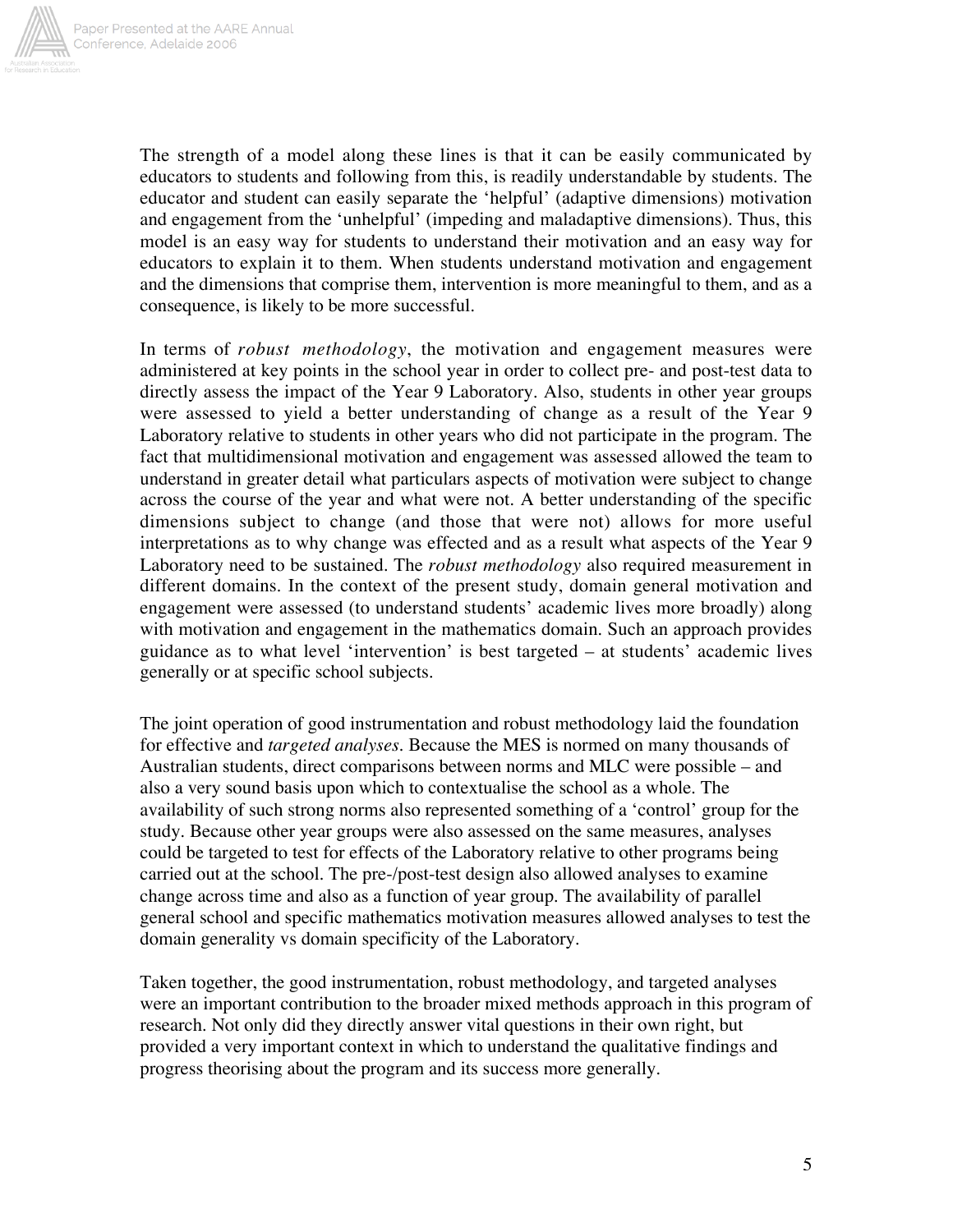

## *Student and staff perceptions and experiences:*

#### *Student focus groups and shadowing:*

Using focus group inquiry methodology and following consultation with the Student Advisory Group two rounds of discussions were conducted with samples of students from each mentor group<sup>5</sup> in March and August.

*March Meetings: The discussion was designed as discursive to permit students to express themselves broadly about key elements of their experience.*

- 1. *Independent project* Students were requested to describe the Independent Project and the ways in which it related to the Year 9 Laboratory key question. Was there concern regarding the openness of the project? Were students worried about the extent to which they might reveal themselves? Had they identified the audience for the project?
- 2. *The blog* What were the communications opportunities offered by the blog? Strengths and weaknesses?
- 3. *Blocks of learning time* How were students coping with the longer blocks of learning time? How might teaching and learning be improved within the time frameworks?
- 4. *Spaces for learning* How were the assigned spaces for learning working? Were they appropriate? How could they be improved?

*August Meetings: Questions were more precise, in line with students having had more experience of the Year 9 Laboratory, in particular in relation to being a self-directed learner.*

- 1. How independent do you think you are as a student in Year 9?
- 2. How independent would you like to be?
- 3. How can your teachers support you in being independent learners?
- 4. How does the independent investigation assist you in being an independent learner?
- 5. Name three major opportunities that this year has offered you?
- 6. What are the biggest challenges?
- 7. To what extent are you encouraged to participate in the life of the school beyond the classroom?
- 8. To whom to you turn when you need to negotiate something that may be difficult for you?
- 9. What are three key words that you would use to describe a Year 9 student at MLC?

 $<sup>5</sup>$  All Year 9 students are placed in 'mentor' groups which focus upon their academic care and</sup> development.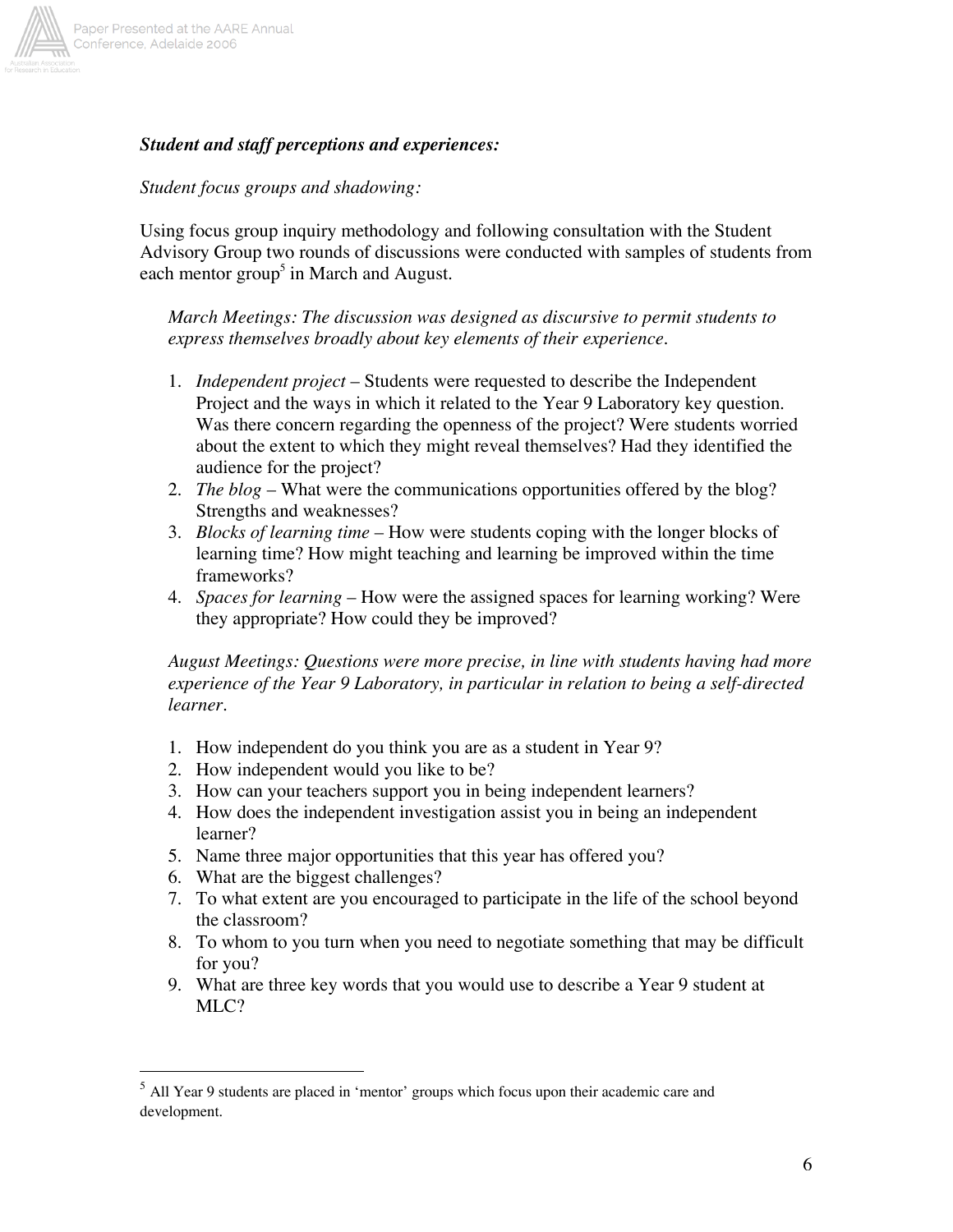

In order to illuminate the student experience one student was 'shadowed' for two days. This element of the study provided a narrative of the two days, and was portrayed as a discussion of engagement in learning in terms of Csikszentmihalyi's (1990) conception of flow.

# *The Broken Hill Experience*

The Broken Hill experience was seen to be central to the Year 9 Laboratory and to informing the organising statement "We shape our environment and our environment shapes us". It was considered as essential that data should be collected by the Year 9 Coordinator from students, teachers and parents.

A number of checklists were completed including: learning planning, self reflection, peer reflection, whole person curriculum achievements and website activities. Parents were asked to complete a review of their expectations and there was an overall evaluation of the various activities with which students engaged. All of these were systematically collected, documented and analysed.

# *Mentor Focus Groups:*

As well as student focus group discussions a round of focus group interviews was conducted with mentor teachers. The key questions addressed by the interviews were:

- 1. What do you understand to be the *purpose* of the independent investigation?
- 2. What do you see to be the *value* of the independent investigation?
- 3. What do you understand the organising statement regarding the interaction between the individual and the environment to mean?
- 4. How do you see this as "The big idea" in terms of Wiggins and Tighe *Understanding by Design (UBD)?*
- 5. What have been the challenges so far in facilitating students undertaking the independent investigation?
- 6. What have been the surprises?
- 7. What have been the frustrations?
- 8. How have you avoided appropriating the students' ideas while still maintaining their momentum? What kinds of signposts and milestones do they need?
- 9. How have students responded to the notion of having a "passion", that is a deep personal interest in something?
- 10. What phases or stages have you noticed the students moving through as they undertake the investigation?
- 11. What kinds of support and resources do you need?
- 12. What other questions would you liked to have been asked regarding the independent investigation?

# *Employing information and communication technologies:*

This component of the study was designed to answer the following questions: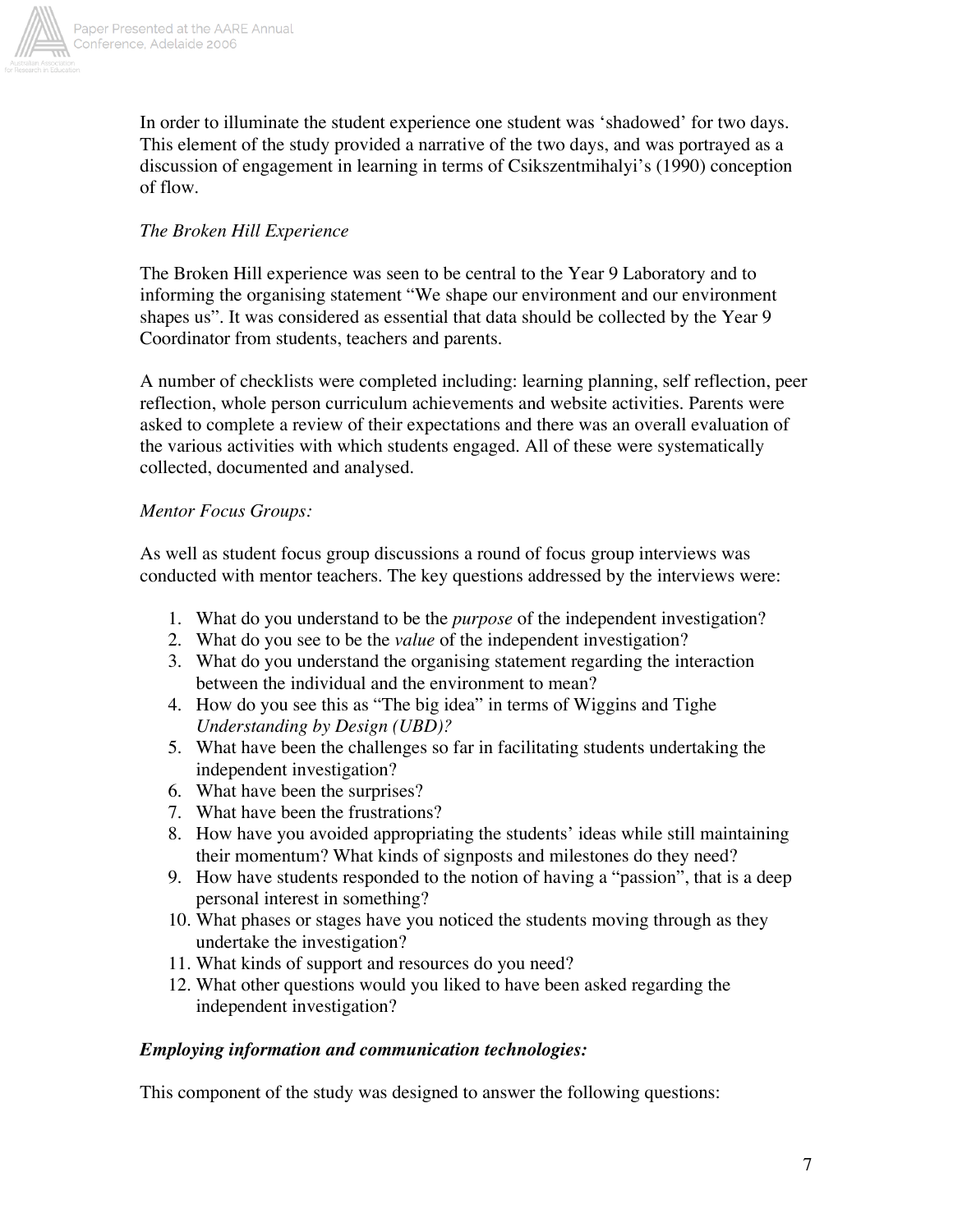

- 1. How is ICT being utilised as part of the 'places and spaces' for learning in Year 9?
- 2. To what extent is there a virtual learning environment in operation?
- 3. What is/are the nature, range and purposes of ICT use, management, selections, locations and timing?
- 4. What enables or constrains the use of ICT?
- 5. How does the use of ICT on/line resources support existing learning intentions?
- 6. What new aims and agendas are coming into play?
- 7. To what extent are students shaping the use of ICT?
- 8. How are students able to influence the choice, nature and opportunities for the use of ICT?
- 9. What are the constraints?

The investigation involved collecting data from the following sources: school intranet; student work, including the independent investigation and blogs; interviews with key teachers; and focus interviews with students.

## *"Making Learning Visible":*

The purpose of this research activity was to examine closely a small, stratified random sample of students to document their learning development in holistic terms. Students were selected from a range of ability levels and a variety of strategies were used to examine and monitor their growth taking into account the students' own understandings and perspectives on their experiences. The key question to be addressed w **"What are we learning about student learning in Year 9?"**

Seven members of staff were involved in the process. Two different kinds of evidence were collected and collated; data from various student records and interviews and discussions with students themselves, thus giving them some agency in this phase of the project. Data was collected from:

- $\triangleright$  Teacher mapping of students' achievement on the course performance descriptors at the ends of Semester 1 and Semester 2;
- $\triangleright$  Semesters 1 and 2 academic reports;
- $\triangleright$  Broken Hill report;
- $\triangleright$  Independent investigation blogs; and
- $\triangleright$  Student work samples.

Students were oriented to the purpose and processes of the study in an initial interview. They were invited to write a letter to the person following their progress including a photograph of themselves taken at a moment that mattered to them and showing something about them as a young person. The letter would explain the photograph and discuss how the student likes to learn, what she enjoys learning and what sometimes makes learning difficult for her.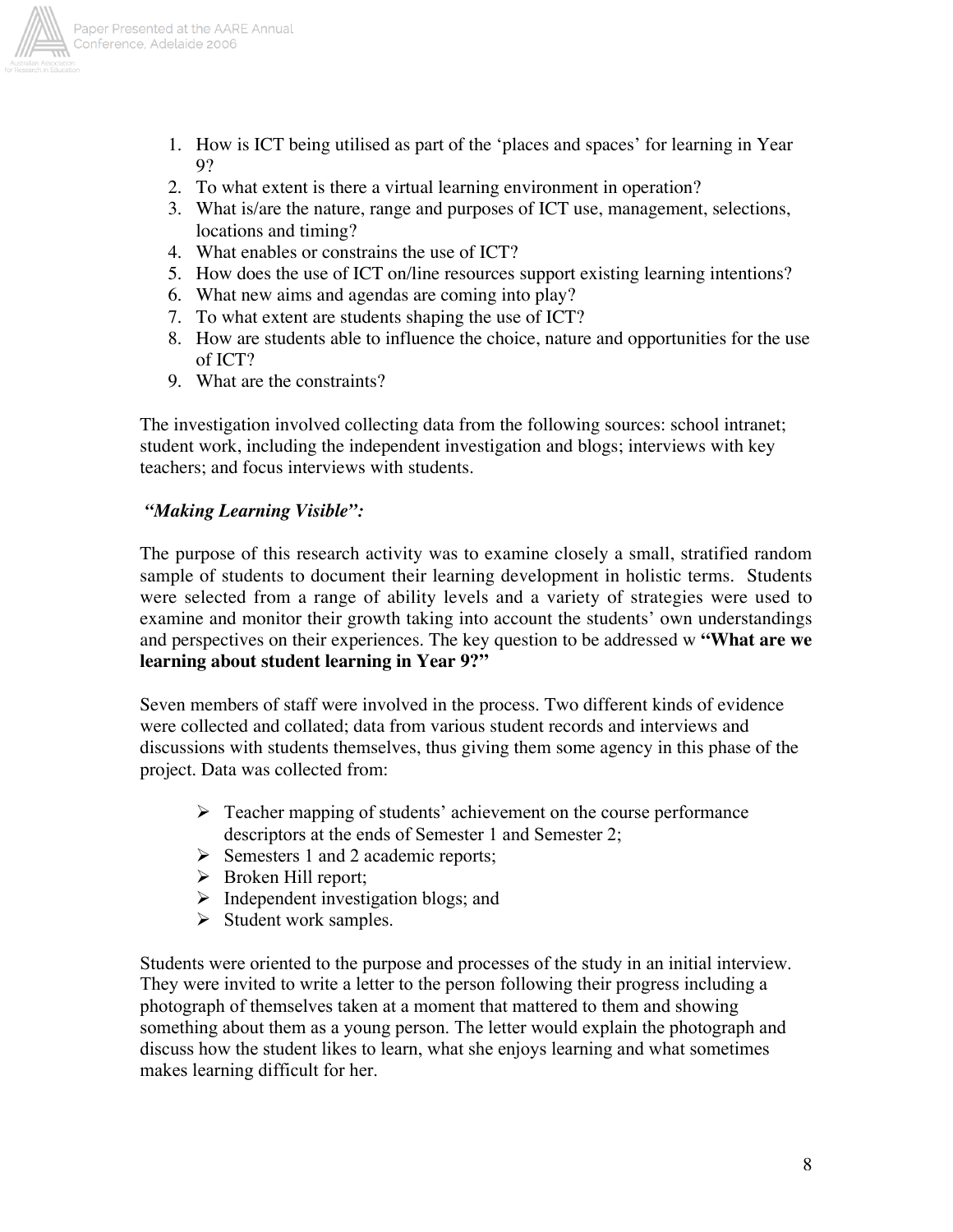

A second interview discussed the letter and gave the student an opportunity to indicate where she registered on a "happiness with learning" meter and why she positioned herself thus.

A third interview was undertaken wherein the student brought two work samples from contrasting curriculum areas for discussion. The final interview was to be one where the student shares a narrative of her learning – that is an episode that was important for her. She will again register on the "happiness with learning meter" and be provided with an opportunity to compare and contrast her three entries.

The seven staff involved met on at least four occasions to discuss the key question, "What are we learning about student learning?" and to consider such issues as:

- $\triangleright$  Student engagement what helps, what hinders?
- $\triangleright$  Places and spaces for learning how is the learning environment acting as "the third teacher"?
- $\triangleright$  Student wellbeing what makes students resilient, what makes them anxious?
- $\triangleright$  What evidence do we have of growth and development?

These professional conversations were diarised – this could be undertaken electronically with each member of the team undertaking to document a particular part of the meeting that would then be reformulated as one coherent account.

## **Barriers and facilitators in terms of the employment of mixed methods:**

By any measure this project was a complex and ambitious one. It was also organic in that features and facets of the innovation changed and modified as the research team provided feedback. Following any data collection phase the internal research team met to consider what had been discovered and uncovered and to develop responsive policies Similarly, the external research team also met, regularly, to discuss the ever-changing context.

The logistics alone were challenging in terms of convening meetings with a number of players operating in very different environments. As well, each brought to the meetings their own beliefs about research and the conventions that should be adopted. It was clear, for example, that the exigencies of school life had to be met. Laboratory-style testing regimes were simply not possible and procedures were required to align with the school's routines and practices rather than the opposite. The most effective procedure would have been to have gathered baseline test data prior to pre-testing and the follow-up testing. But this was not feasible. Finding appropriate instruments that were a perfect match for the innovation also proved to be difficult; although, in the case of the qualitative evidence the procedures that were used were clearly tailored to address emerging issues.

Expectations regarding change, especially in relation to the motivation and engagement measures could have been, but were not, problematic; in that the school is a high performing one and it may well have been that there would be no measurable change.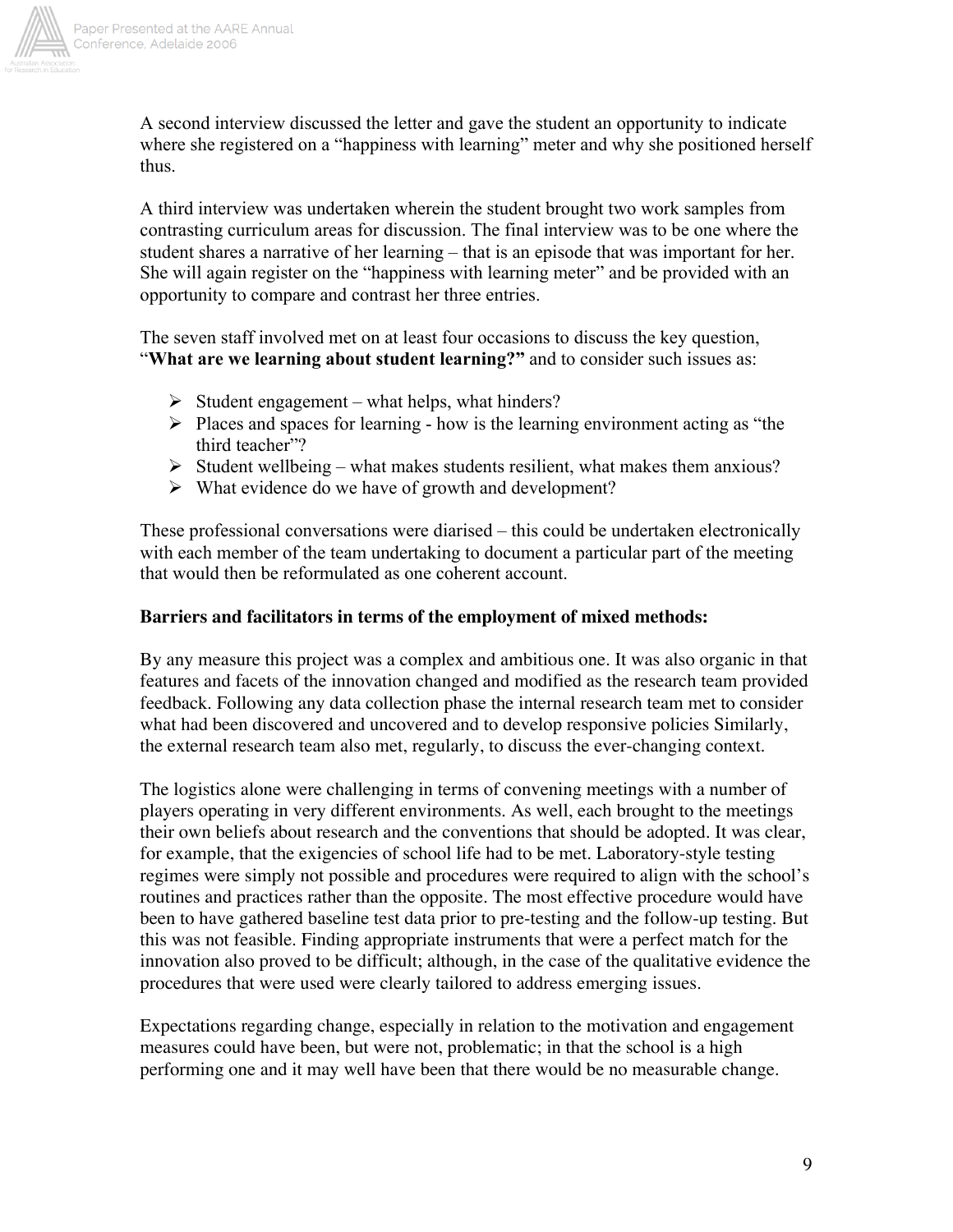

In spite of these challenges there was agreement that the dynamics of the teams were such that accommodation was made as much as possible with respect to the various methods being employed. Indeed, this can be seen as a benefit of the project in that those unfamiliar with some methods came to see their merit and value. Generally it was agreed that the methods were commensurable with each other in that they acted in complementary ways.

A critical feature of the project was the transparent and encouraging leadership offered by the school Principal. No impediments were put in the way of making information readily available at it emerged. The parent reference group, for example, met on four occasions to examine evidence and to comment upon it. Notes supplied to the parent group were then made available on the school's intranet. Indeed, the school culture itself could be seen to be a facilitating factor with members of staff coordinating their efforts to ensure that appropriate paper-work and organisation was undertaken.<sup>6</sup>

# **Conclusions:**

This paper has not been offered as a celebratory account of an innovation. Not all of the results are yet available or their implications discussed. Rather, it has been written in order to demonstrate the ways in which a single complex case study can embrace the use of mixed methods and employ, as researchers, both academic and school based practitioners. Katerndahl & Crabtree (2006) proposed that the following criteria are critical to the success of what they nominated as "think-tank" proposals for research using mixed methods (see above):

- 1. Methodological expertise based on the records of the researchers around particular methods;
- 2. Successful research expertise;
- 3. Flexibility and open-mindedness (thinking outside the box);
- 4. Collaborativeness (play well with others) p. 445

We believe, furthermore, that by additionally working with practitioner researchers we have enriched and enlivened the "think-tank" format. We have created a space where Mehanna's "unorthodox marriage" (2006) has proved to be a union that is not only a powerful one, but also has assisted in bringing forth a very lusty progeny in the form of the *Year 9 Laboratory.*

<sup>&</sup>lt;sup>6</sup> For example the distribution and time-tabling of surveys was a considerable impost on the school. As well, whenever student focus groups met, or a student was observed, it was important that informed consent from parents was obtained. All of these steps required time and energy.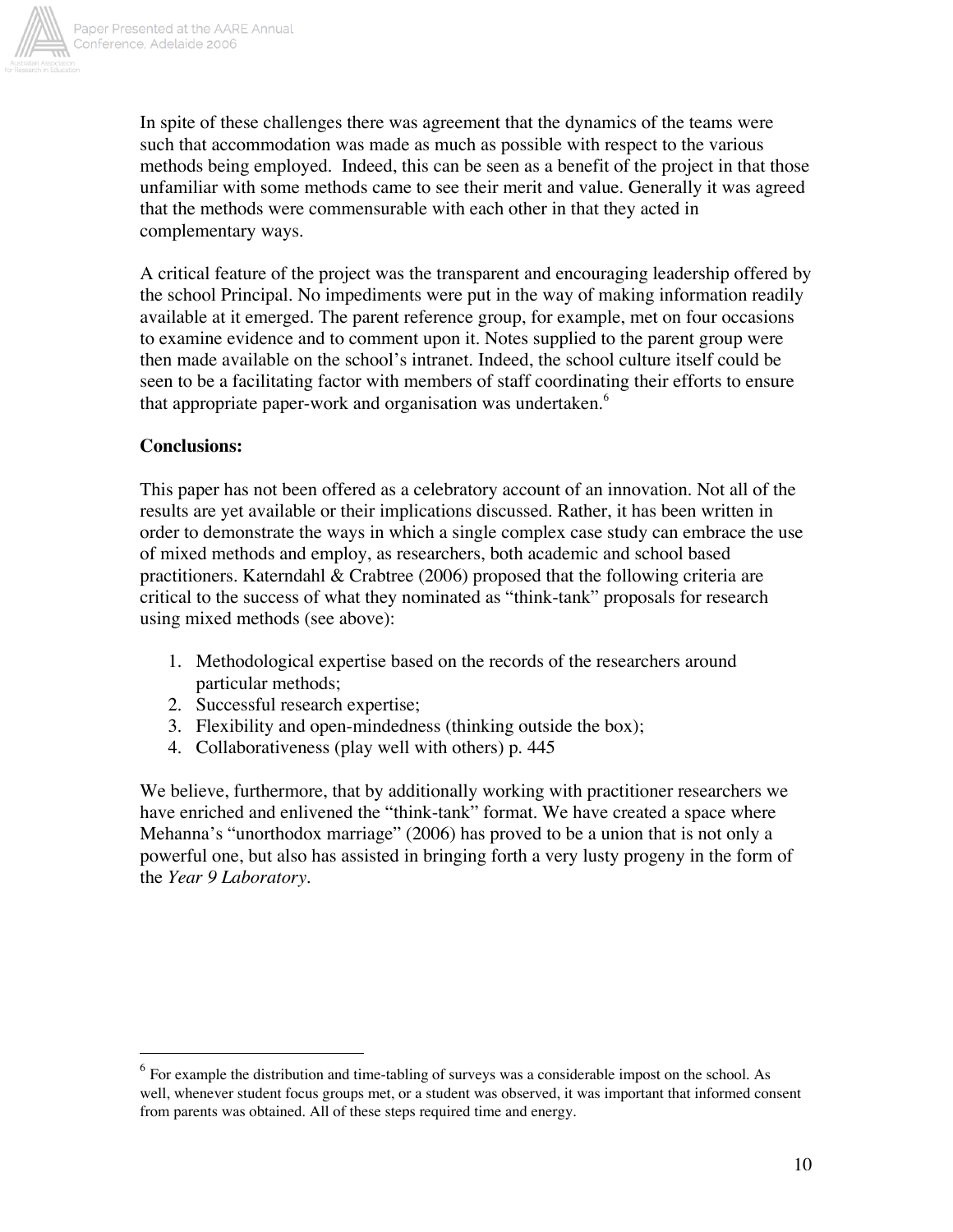

## References:

Beare, H. (2001) *Creating the Future School.* Melbourne: Taylor and Francis Books Ltd.

- Csikzentmihalyi, M. (1990). Flow: The psychology of optimal experience. New York: Harper & Rowe
- Creswell, J. (2003). Research design: Qualitative, quantitative, and mixed methods approaches. Thousand Oaks, CA: Sage Publications.
- Groundwater-Smith, S., & Mockler, N. with Vecchiett, S. (2003) Holding a Mirror to Professional Learning. Paper presented to the Annual Conference of the Australian Association for Research in Education and the New Zealand Association for Research in Education, Auckland,  $29<sup>th</sup>$  November –  $3<sup>rd</sup>$  December.
- Groundwater-Smith, S. & Dadds, M. (2004) Critical Practitioner Inquiry: Towards Responsible Professional Communities of Practice. In C. Day & J. Sachs *International Handbook on the Continuing Professional Development of Teachers.* Maidenhead: Open University Press, pp. 238 – 263.
- Groundwater-Smith, S. (2006) The Coalition of Knowledge Building Schools: A market place for developing and sharing education practice. Paper presented to the British Educational Research Association Annual Conference, Warwick University, September.
- Harrison, C. (2000) Responding to Giftedness in Early Childhood: The lessons of Reggio Emilia. Paper presented to the Australian Association for Education of Gifted and Talented. Queensland.
- Katerndahl, D. & Crabtree, B. (2006) Creating Innovative Research Designs: The 10- Year Methodological Think Tank Case Study. In *Annals of Family Medicine,* 4 (September, October), pp. 443 – 449.
- Marsh, H., Martin, A. & Hau, K (2005) A multimethod perspective on self-concept research in educational psychology: A construct validity approach. In M. Eid  $&\,$  E. Diener (Eds) *Handbook of Multimethod Measurement,* Washington: American Psychological Association, pp. 441 – 456.
- Martin, A.J. (2001). The Student Motivation Scale: A tool for measuring and enhancing motivation. *Australian Journal of Guidance and Counselling*, *11*, 1-20.
- Martin, A.J. (2003). The Student Motivation Scale: Further testing of an instrument that measures school students' motivation. *Australian Journal of Education, 47*, 88-106.